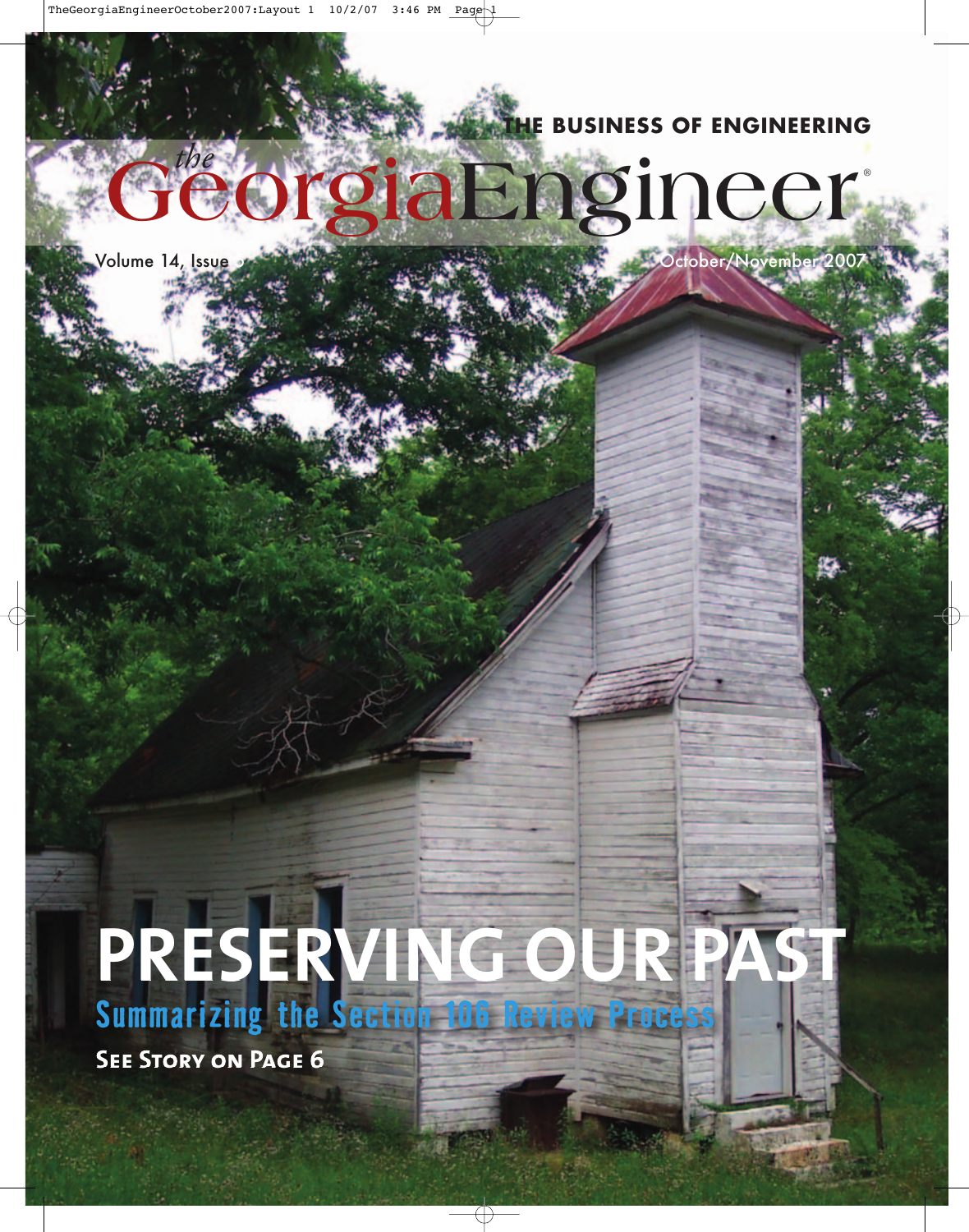### Summarizing the Section 106 Review Process

*By Artis West • RPA • History Incorporated*

The National Historic<br>Preservation Act of 1966<br>(NHPA) and its amend-<br>ments form the frame-<br>work under which<br>federal agencies identify<br>and document districts, sites, buildings,<br>structures, and objects significant in Ameri-Preservation Act of 1966 (NHPA) and its amendments form the framework under which federal agencies identify and document districts, sites, buildings, structures, and objects significant in American history, architecture, archaeology, engineering, and culture. The NHPA created the national historic preservation partnership that currently involves federal, Tribal, state and local governments working alongside the private sector to preserve the cultural heritage of the United States.

#### What is Section 1068

Section 106 merely refers to the Section of the NHPA that specifies the cultural resource compliance requirements for Federal applicants and licensees that have regulatory compliance obligations. These applicants and licensees have such obligations on projects that are federal, federally assisted, federally licensed or permitted. Such projects are called "undertakings" due to their federal funding or licensing status. Undertakings for which cultural resource regulatory compliance is needed typically require the services of professional cultural resource consultants to complete Section 106 Review documentation as required by the National Historic Preservation Act of 1966 and its amendments.

#### Purpose

The NHPA requires that Federal agencies take into account the effects of their undertakings on historic properties. The Section 106 process seeks to ensure that historic consideration of cultural properties preservation is incorporated into the implementation of Federal undertakings through consultation among State Historic Preservation Offices (SHPOs), Tribal entities, and other interested parties.

#### Timing

The Section 106 process must be completed "prior to the approval of the expenditure of any Federal funds or prior to the issuance of any license." However, this does not prohibit nondestructive project planning design activities before completing compliance with Section 106. Project Managers should ensure that the Section 106 process is initiated early in the planning stages.

#### Initiation of the Section 106 Review Process

The responsible Federal agency (or in some cases the agencies applicant or licensee) first determines whether a particular action qualifies as a federal undertaking and then whether the activity could affect historic properties that are included in the National Register of Historic Places or that meet the eligibility criteria for National Register listing. If so, the federal agency or its applicant or licensees must identify the appropriate State Historic Preservation Officer or Tribal Historic Preservation Officer (SHPO/ THPO) to consult during the process. The federal agency or its applicant or licensee must also involve the public and identify other potential consulting parties.

#### State Historic Preservation Office

The State Historic Preservation Office (SHPO) reflects the interests of the State and its citizens in the preservation of the state's cultural heritage. In accordance with section 101(b)(3) of the NHPA, the SHPO advises and assists Federal agencies and their applicants and licensees in carrying out their Section 106 responsibilities and cooperates with such agencies, applicants, licensees, local governments and organizations and individuals to ensure that the possible presence of historic and/or prehistoric cultural properties and archaeological sites are taken into consideration at all levels of planning and development for the undertaking.

#### Tribes and the Public

Public involvement is a key ingredient in successful Section 106 consultation, and the views of the public must be solicited and considered throughout the process. The regulations also place major emphasis on con-